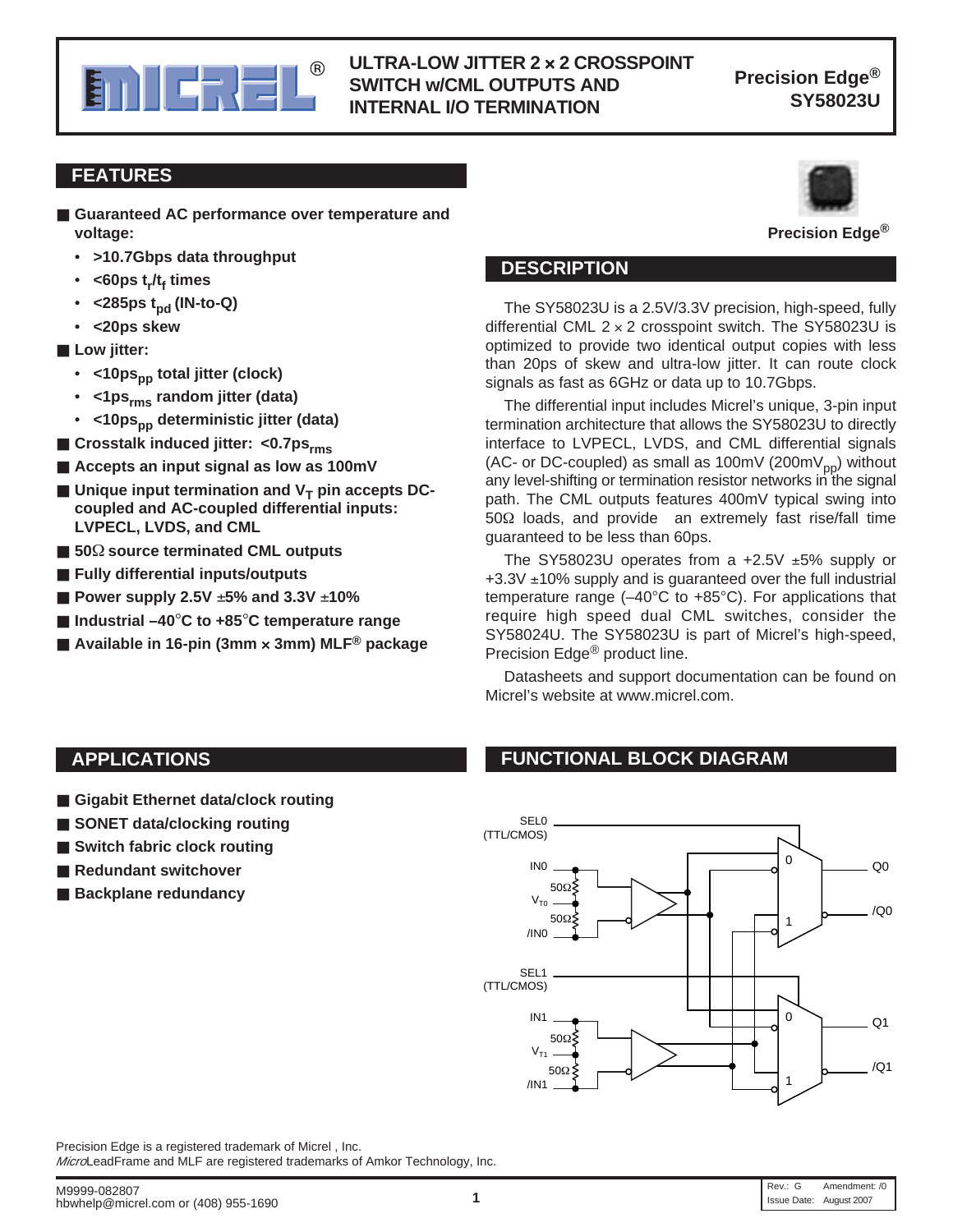#### **PACKAGE/ORDERING INFORMATION**



# **Ordering Information(1)**

| <b>Part Number</b> | Package<br><b>Type</b> | <b>Operating</b><br>Range | Package<br><b>Marking</b>               | Lead<br><b>Finish</b>    |
|--------------------|------------------------|---------------------------|-----------------------------------------|--------------------------|
| SY58023UMI         | <b>MLF-16</b>          | Industrial                | 023U                                    | Sn-Pb                    |
| SY58023UMITR(2)    | <b>MLF-16</b>          | Industrial                | 023U                                    | Sn-Pb                    |
| SY58023UMG(3)      | $MLF-16$               | Industrial                | 023U with<br>Pb-Free bar-line indicator | Pb-Free<br><b>NiPdAu</b> |
| SY58023UMGTR(2, 3) | $MLF-16$               | Industrial                | 023U with<br>Pb-Free bar-line indicator | Pb-Free<br><b>NiPdAu</b> |

**Notes:**

1. Contact factory for die availability. Dice are guaranteed at  $T_A = 25^{\circ}$ C, DC electricals only.

2. Tape and Reel.

3. Pb-Free package recommended for new designs.

#### **PIN DESCRIPTION**

| <b>Pin Number</b> | <b>Pin Name</b>                   | <b>Pin Function</b>                                                                                                                                                                                                                                                |
|-------------------|-----------------------------------|--------------------------------------------------------------------------------------------------------------------------------------------------------------------------------------------------------------------------------------------------------------------|
| 1, 2,<br>3, 4     | INO, /INO,<br>/IN1, IN1           | Differential Signal Input: Each pin of this pair internally terminates with $50\Omega$ to the VT pin.<br>Note that this input will default to an indeterminate state if left open.<br>See "Input Interface Applications" section.                                  |
| 16, 5             | VT <sub>0</sub> . VT <sub>1</sub> | Input Termination Center-Tap: Each input terminates to this pin. The VT pin provides a<br>center-tap for each input (IN, /IN) to a termination network for maximum interface<br>flexibility. See "Input Interface Applications" section.                           |
| 15, 6             | SELO, SEL1                        | Select Input: TTL/CMOS select input control that selects inputs IN0, or IN1. Note that this<br>input is internally connected to a $25k\Omega$ pull-up resistor and will default to a logic High<br>state if left open.                                             |
| 7, 14             | GND.<br>(Exposed Pad)             | Ground. Exposed pad must be connected to a ground plane that is the same potential as<br>the device ground pin.                                                                                                                                                    |
| 8, 13             | <b>VCC</b>                        | Positive Power Supply: Bypass with $0.1\mu$ F  $0.01\mu$ F low ESR capacitors as close to the<br>pins as possible.                                                                                                                                                 |
| 12, 11, 10, 9     | Q0, /Q0, /Q1, Q1                  | CML Differential Output Pairs: Differential buffered output copy of the selected input<br>signal. The CML output swing is typically 400mV across 100Ω. Unused output pairs may<br>be left floating with no impact on jitter. See "CML Output Termination" section. |

#### **TRUTH TABLE**

| <b>SEL0</b> | SEL <sub>1</sub> | Q <sub>0</sub>  | Q <sub>1</sub>  |
|-------------|------------------|-----------------|-----------------|
|             |                  | IN <sub>0</sub> | IN <sub>0</sub> |
|             | Н                | IN <sub>0</sub> | IN <sub>1</sub> |
|             |                  | IN <sub>1</sub> | IN <sub>0</sub> |
|             |                  | IN <sub>1</sub> | IN <sub>1</sub> |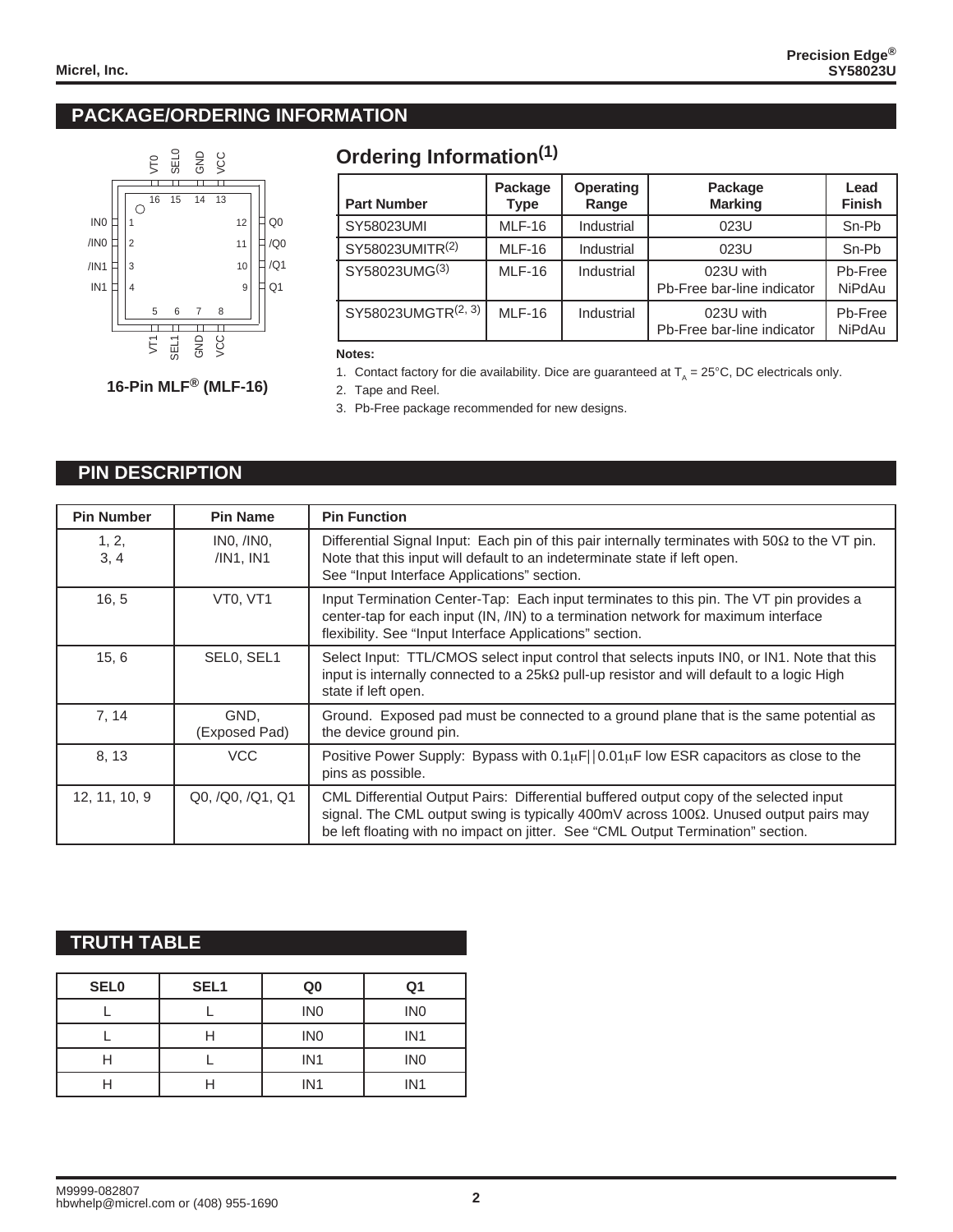# **Absolute Maximum Ratings(1)**

| CML Output Voltage $(V_{\text{OUT}})$ $V_{\text{CC}}$ -1.0V to $V_{\text{CC}}$ +0.5V |  |
|--------------------------------------------------------------------------------------|--|
| Current $(V_T)$                                                                      |  |
| Source or Sink Current on $V_T$ pin $\pm$ 100mA                                      |  |
| Input Current $(V_T)$                                                                |  |
| Source or Sink Current on IN, /IN ±50mA                                              |  |
| Lead Temperature (soldering, 20 sec.)  260°C                                         |  |
|                                                                                      |  |

# **Operating Ratings(2)**

| Supply Voltage (V <sub>CC</sub> )  +2.375V to +3.60V |  |
|------------------------------------------------------|--|
| Ambient Temperature $(T_A)$ -40°C to +85°C           |  |
| Package Thermal Resistance <sup>(3)</sup>            |  |
|                                                      |  |
|                                                      |  |
|                                                      |  |
| $MLF^{\circledR}(\psi_{JB})$                         |  |
|                                                      |  |

## **DC ELECTRICAL CHARACTERISTICS(4)**

| $T_A = -40^{\circ}$ C to +85°C. |                          |                                                                                               |               |            |                       |              |
|---------------------------------|--------------------------|-----------------------------------------------------------------------------------------------|---------------|------------|-----------------------|--------------|
| <b>Symbol</b>                   | <b>Parameter</b>         | <b>Condition</b>                                                                              | Min           | Тур        | <b>Max</b>            | <b>Units</b> |
| $V_{CC}$                        | Power Supply Voltage     | 2.5V nominal<br>3.3V nominal                                                                  | 2.375<br>3.0  | 2.5<br>3.3 | 2.625<br>3.60         | $\vee$<br>V  |
| $I_{\rm CC}$                    | Power Supply Current     | $V_{CC}$ = max., current through internal<br>$50\Omega$ source termination resistor included. |               | 100        | 130                   | mA           |
| $\rm V_{IH}$                    | Input HIGH Voltage       | IN, /IN, Note 5                                                                               | $V_{CC}$ –1.6 |            | $V_{\rm CC}$          | $\vee$       |
| $\rm V_{\rm IL}$                | Input LOW Voltage        | IN, /IN                                                                                       | 0             |            | $V_{\text{IH}} - 0.1$ |              |
| $V_{\text{IN}}$                 | Input Voltage Swing      | IN, /IN; see Figure 1a.                                                                       | 0.1           |            | 1.7                   | $\vee$       |
| V <sub>DIFF_IN</sub>            | Differential Input Swing | IN, /IN; see Figure 1b.                                                                       | 0.2           |            |                       | $\vee$       |
| $R_{IN}$                        | $IN-to-VT$ Resistance    |                                                                                               | 40            | 50         | 60                    | Ω            |
| IN to $V_T$                     |                          |                                                                                               |               |            | 1.28                  | V            |

# **LVTTL/CMOS DC ELECTRICAL CHARACTERISTICS(4)**

|                 | $V_{CC}$ = 2.5V ±5% or 3.3V ±10%; T <sub>A</sub> = -40°C to 85°C |                  |        |     |     |              |  |
|-----------------|------------------------------------------------------------------|------------------|--------|-----|-----|--------------|--|
| Symbol          | <b>Parameter</b>                                                 | <b>Condition</b> | Min    | Тур | Max | <b>Units</b> |  |
| $V_{\text{IH}}$ | Input HIGH Voltage                                               |                  | 2.0    |     |     |              |  |
| $V_{IL}$        | Input LOW Voltage                                                |                  |        |     | 0.8 |              |  |
| <sup>1</sup> IH | Input HIGH Current                                               |                  |        |     | 40  | μA           |  |
| ŀμ              | Input LOW Current                                                |                  | $-300$ |     |     | μA           |  |

**Notes:**

- 1. Permanent device damage may occur if ratings in the "Absolute Maximum Ratings" section are exceeded. This is a stress rating only and functional operation is not implied for conditions other than those detailed in the operational sections of this data sheet. Exposure to absolute maximum ratings conditions for extended periods may affect device reliability.
- 2. The data sheet limits are not guaranteed if the device is operated beyond the operating ratings.
- 3. Thermal performance assumes exposed pad is soldered (or equivalent) to the device's most negative potential (GND) on the PCB. θ<sub>JA</sub> uses 4-layer in still-air, unless otherwise stated.
- 4. The circuit is designed to meet the DC specifications shown in the above table after thermal equilibrium has been established.
- 5.  $V_{\text{IH}}$  (min) not lower than 1.2V.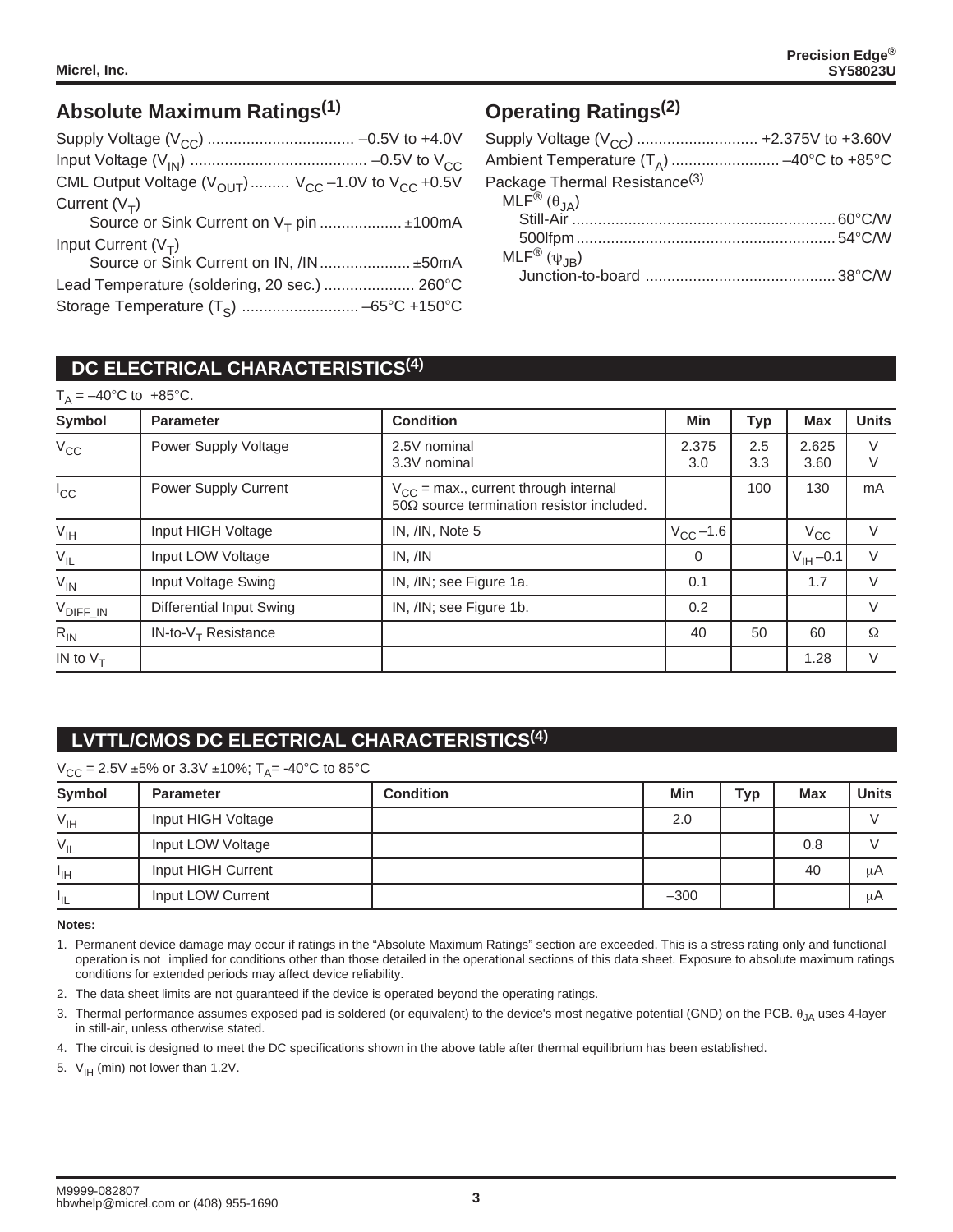## **CML OUTPUT DC ELECTRICAL CHARACTERISTICS(6)**

|  | $V_{CC}$ = +3.3V ±10% or +2.5V ±5%; R <sub>L</sub> = 100 $\Omega$ across each output pair; T <sub>A</sub> = –40°C to +85°C, unless otherwise stated. |
|--|------------------------------------------------------------------------------------------------------------------------------------------------------|
|--|------------------------------------------------------------------------------------------------------------------------------------------------------|

| <b>Symbol</b>         | <b>Parameter</b>            | <b>Condition</b>                 |                  | Typ | Max      | <b>Units</b>   |
|-----------------------|-----------------------------|----------------------------------|------------------|-----|----------|----------------|
| $V_{OH}$              | Output HIGH Voltage         | Q0, /Q0; Q1, /Q1                 | $ V_{CC}$ -0.020 |     | $V_{CC}$ |                |
| $V_{OUT}$             | <b>Output Voltage Swing</b> | Q0, /Q0; Q1, /Q1; see Figure 1a. | 325              | 400 | 500      | mV             |
| V <sub>DIFF_OUT</sub> | Differential Voltage Swing  | Q0, /Q0; Q1, /Q1; see Figure 1b. | 650              | 800 | 1000     | m <sub>V</sub> |
| $R_{OUT}$             | Output Source Impedance     | Q0, /Q0; Q1, /Q1                 | 40               | 50  | 60       | Ω              |

#### **Notes:**

6. The circuit is designed to meet the DC specifications shown in the above table after thermal equilibrium has been established

#### **AC ELECTRICAL CHARACTERISTICS(7)**

 $V_{CC}$  = 2.5V ±5% or 3.3V ±10%; R<sub>L</sub> = 100 $\Omega$  across each output pair; T<sub>A</sub> = -40°C to +85°C, unless otherwise stated.

| <b>Symbol</b>       | <b>Parameter</b>                                |                                                | <b>Condition</b>                                   |          | Min  | Typ | <b>Max</b> | <b>Units</b>      |
|---------------------|-------------------------------------------------|------------------------------------------------|----------------------------------------------------|----------|------|-----|------------|-------------------|
| $f_{MAX}$           | <b>Maximum Operating Frequency</b>              |                                                | $V_{IN} \ge 100$ mV; V <sub>OUT</sub> $\ge 200$ mV | Clock    | 6    |     |            | GHz               |
|                     |                                                 |                                                |                                                    | NRZ Data | 10.7 |     |            | Gbps              |
| $t_{pd}$            | <b>Propagation Delay</b>                        |                                                | $IN-to-Q$                                          |          | 135  |     | 285        | ps                |
|                     |                                                 |                                                | SEL-to-Q                                           |          | 100  |     | 400        | ps                |
| t <sub>SKEW</sub>   | <b>Channel-to-Channel Skew</b><br>(Within Bank) |                                                | Note 8                                             |          |      |     | 20         | ps                |
|                     | Part-to-Part Skew                               |                                                | Note 9                                             |          |      |     | 75         | ps                |
| <sup>t</sup> JITTER | Clock                                           | Cycle-to-Cycle Jitter                          | Note 10                                            |          |      |     | 1          | ps <sub>RMS</sub> |
|                     |                                                 | <b>Total Jitter</b>                            | Note 11                                            |          |      |     | 10         | $p_{\rm SPP}$     |
|                     | Data                                            | Random Jitter                                  | Note 12                                            |          |      |     | 1          | ps <sub>RMS</sub> |
|                     |                                                 | Deterministic Jitter                           | Note 13                                            |          |      |     | 10         | $p_{\rm SPP}$     |
|                     |                                                 | Crosstalk Induced Jitter<br>(Adjacent Channel) | Note 14                                            |          |      |     | 0.7        | ps <sub>RMS</sub> |
| $t_r, t_f$          |                                                 | <b>Output Rise/Fall Time</b>                   | 20% to 80%, at full swing.                         |          | 25   |     | 60         | ps                |

#### **Notes:**

7. Measured with 100mV input swing. High frequency AC-parameters are guaranteed by design and characterization.

8. Skew is measured between outputs of the same bank under identical transitions.

9. Skew is defined for two parts with identical power supply voltages at the same temperature and with no skew of the edges at the respective inputs.

10. Cycle-to-cycle jitter definition: The variation of periods between adjacent cycles,  $T_{n-1}T_{n-1}$  where T is the time between rising edges of the output signal.

11. Total jitter definition: With an ideal clock input of frequency ≤ f<sub>MAX</sub>, no more than one output edge in 10<sup>12</sup> output edges will deviate by more than the specified peak-to-peak jitter value.

12. Random jitter is measured with a K28.7 comma detect character pattern, measured at 2.5Gbps–3.2Gbps.

13. Deterministic jitter is measured at 2.5Gbps–3.2Gbps with both K28.5 and  $2^{23}$ –1 PRBS pattern.

14. Crosstalk induced jitter is defined as the added jitter that results from signals applied to two adjacent channels. It is measured at the output while applying similar, differential clock frequencies that are asynchronous with respect to each other at inputs.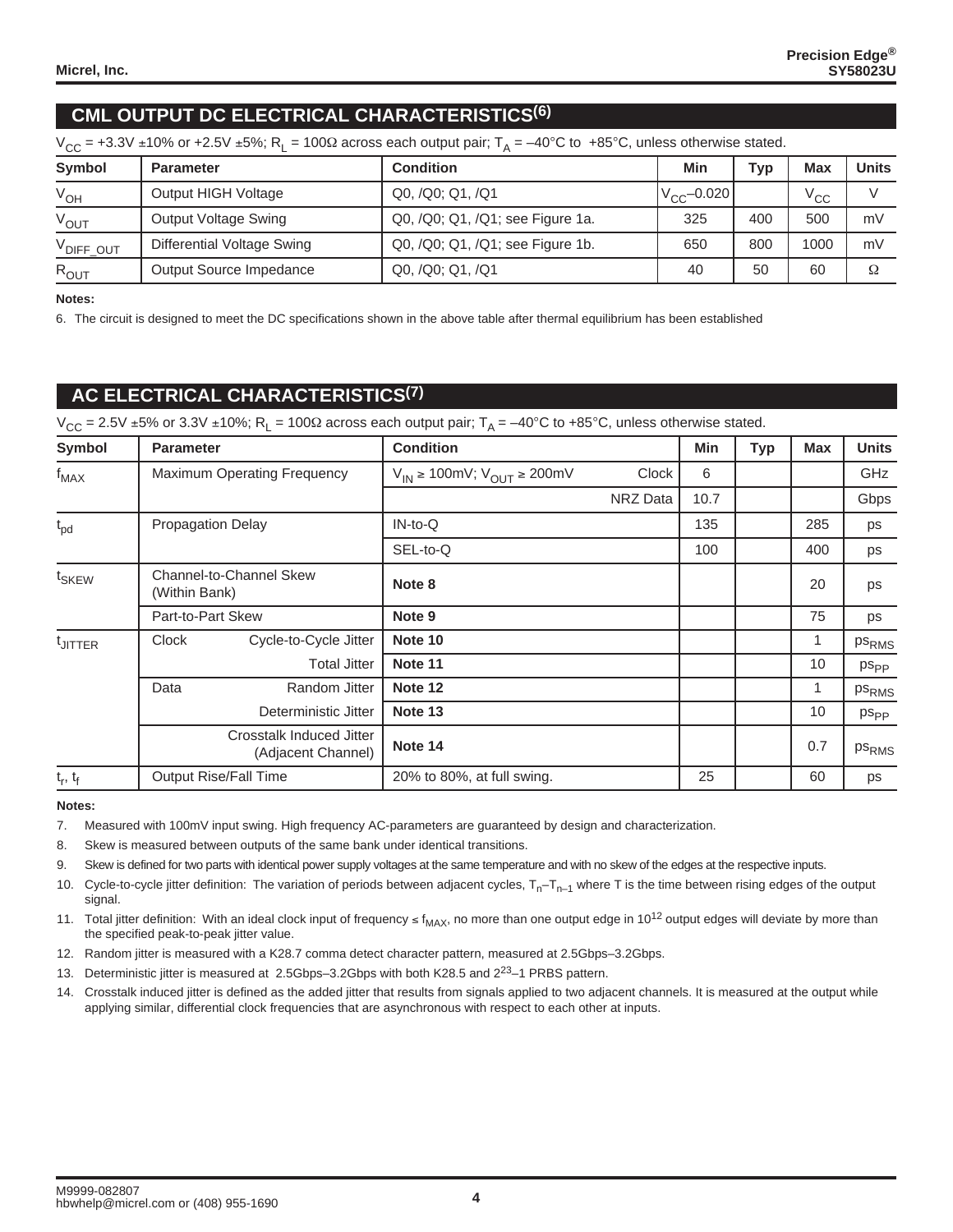#### **SINGLE-ENDED AND DIFFERENTIAL SWINGS**









## **TIMING DIAGRAM**



**Figure 2b. AC Timing Diagram SEL-to-Q**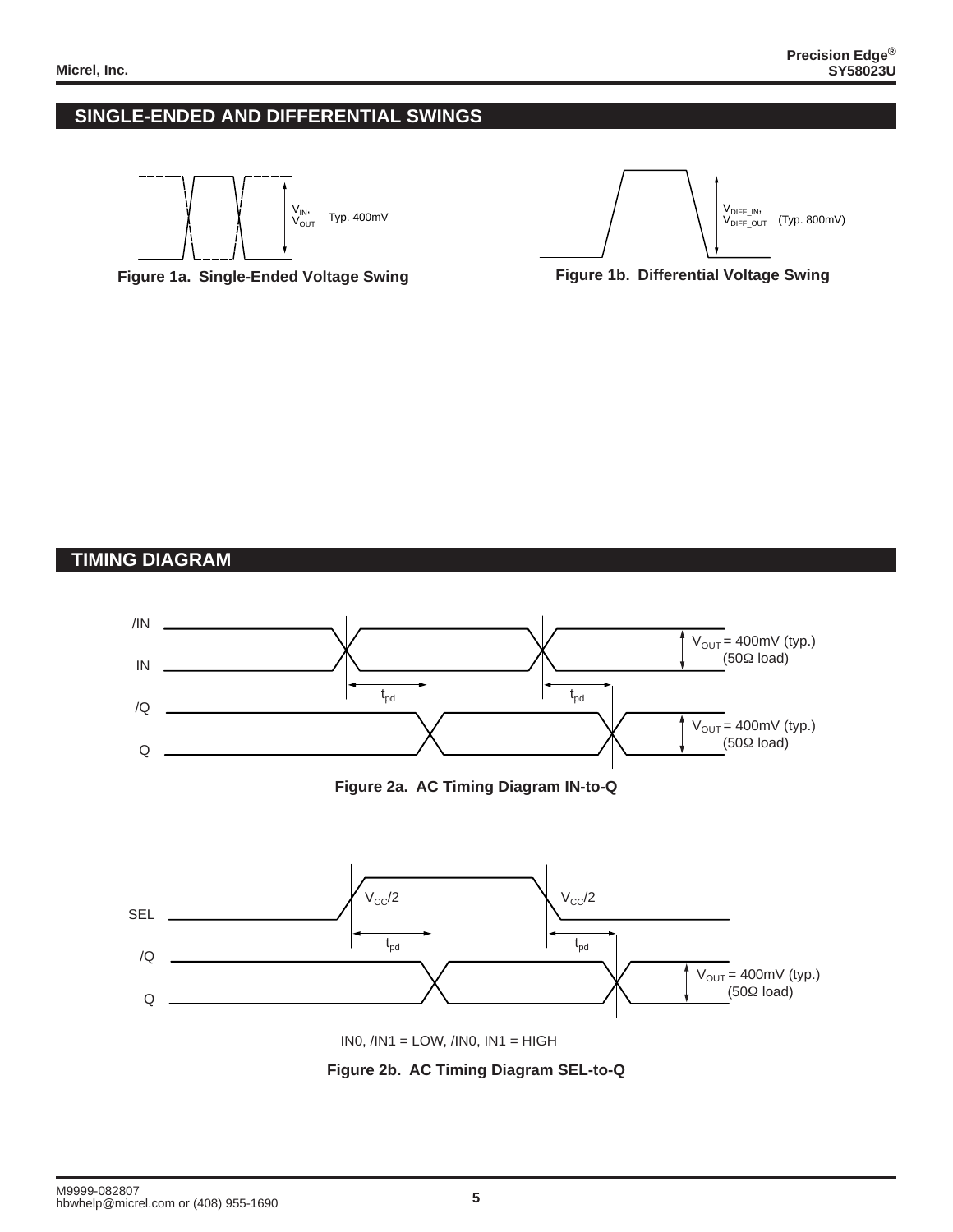## **TYPICAL OPERATING CHARACTERISTICS**

 $V_{CC}$  = 2.5V,  $V_{IN}$  = 100mV,  $T_A$  = 25°C, unless otherwise noted.







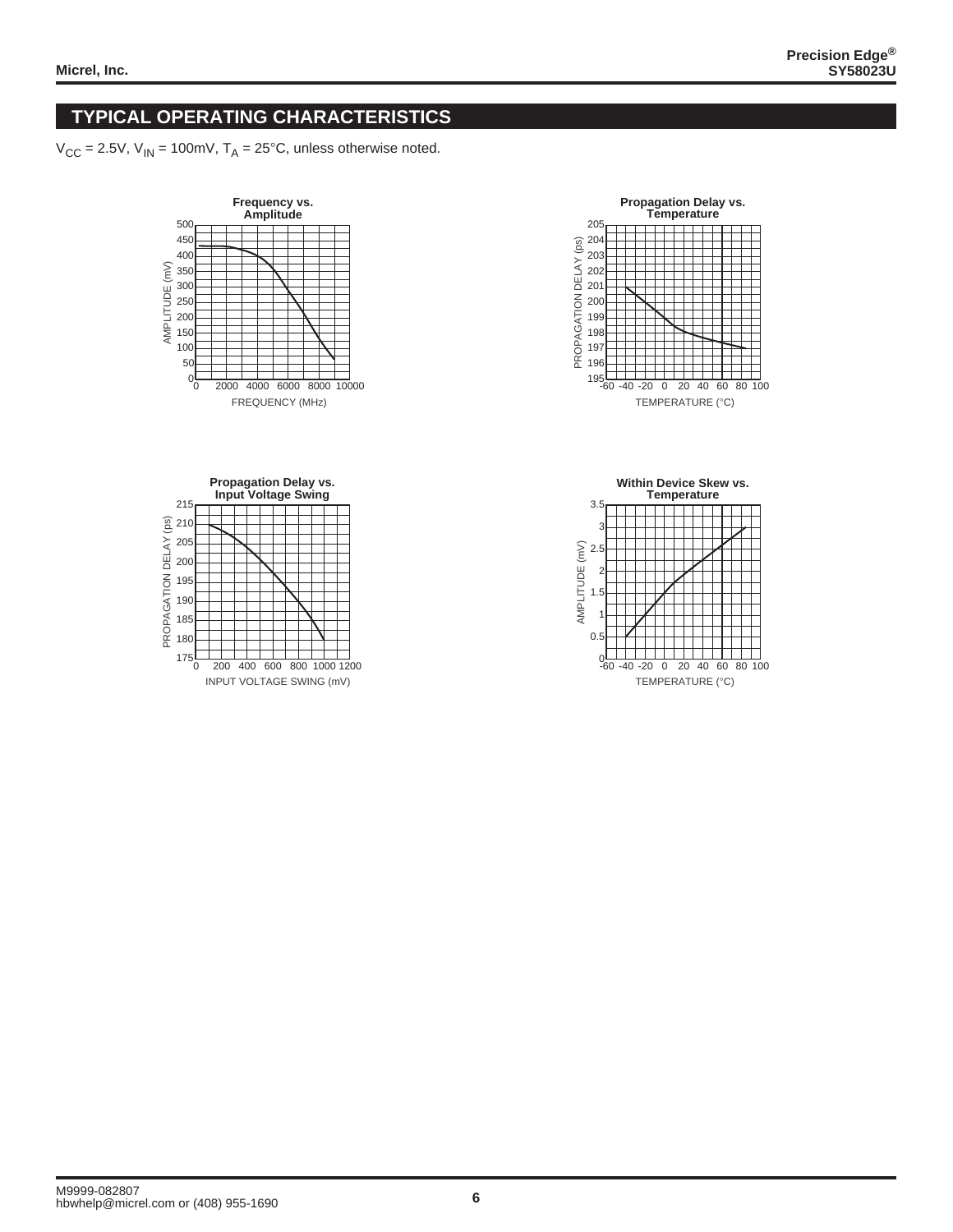## **FUNCTIONAL CHARACTERISTICS**

 $V_{CC} = 2.5V$ ,  $V_{IN} = 100$ mV,  $T_A = 25^{\circ}$ C, unless otherwise noted.

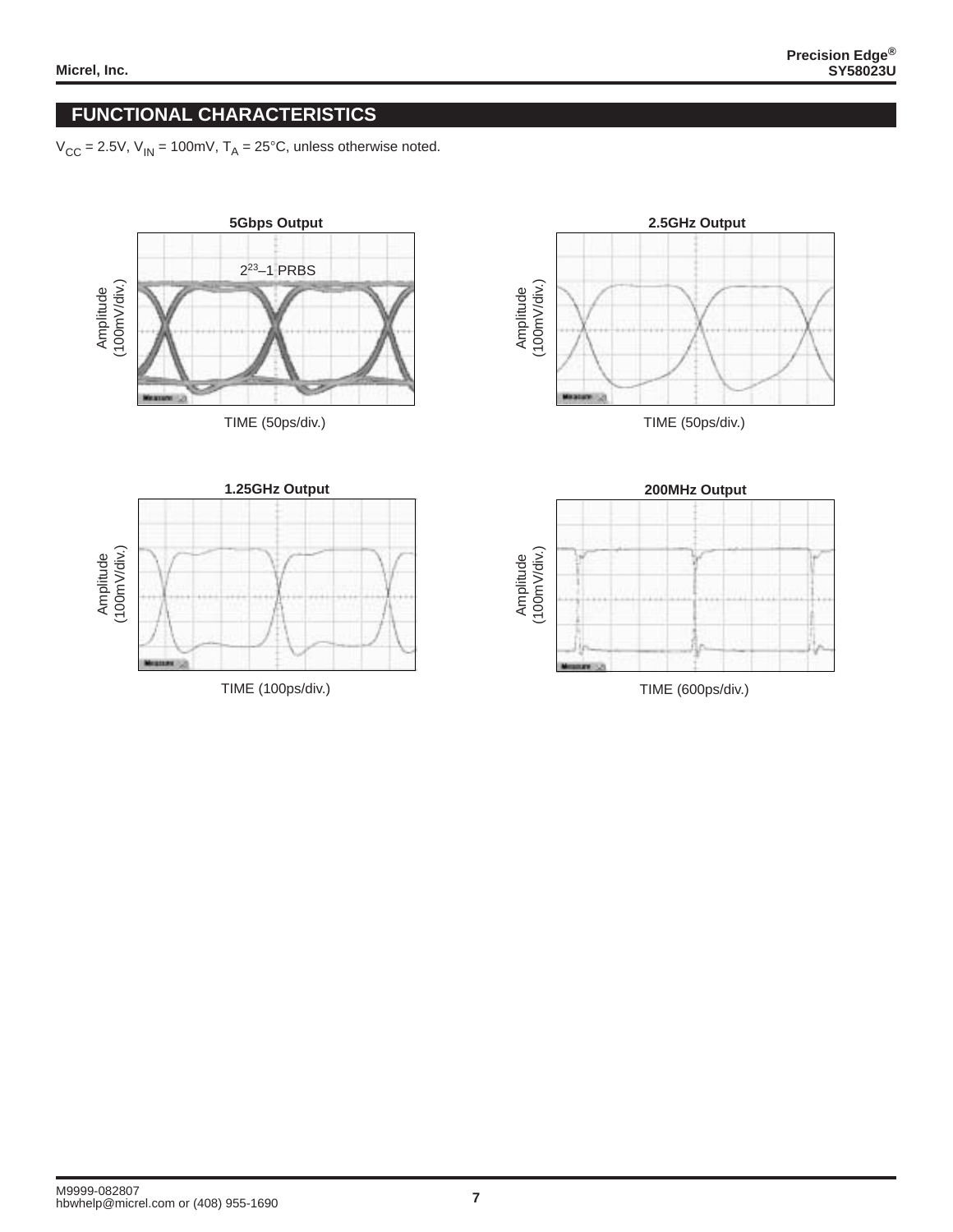# **INPUT STAGE**





## **INPUT INTERFACE APPLICATIONS**





**Figure 4b. AC-Coupled CML Input Interface**



For V<sub>CC</sub> = 2.5V,  $R_{pd}$  = 19Ω. For  $V_{CC}$  = 3.3V,  $R_{pd}$  = 50 $\Omega$ .

**Figure 4c. DC-Coupled LVPECL Input Interface**



For V<sub>CC</sub> = 2.5V, R<sub>pd</sub> = 50Ω, R1 = 1kΩ, R2 = 1.1kΩ. For V<sub>CC</sub> = 3.3V, R<sub>pd</sub> = 100Ω, R1 = 649Ω, R2 = 1kΩ.

**Figure 4d. AC-Coupled LVPECL Input Interface**



**Input Interface**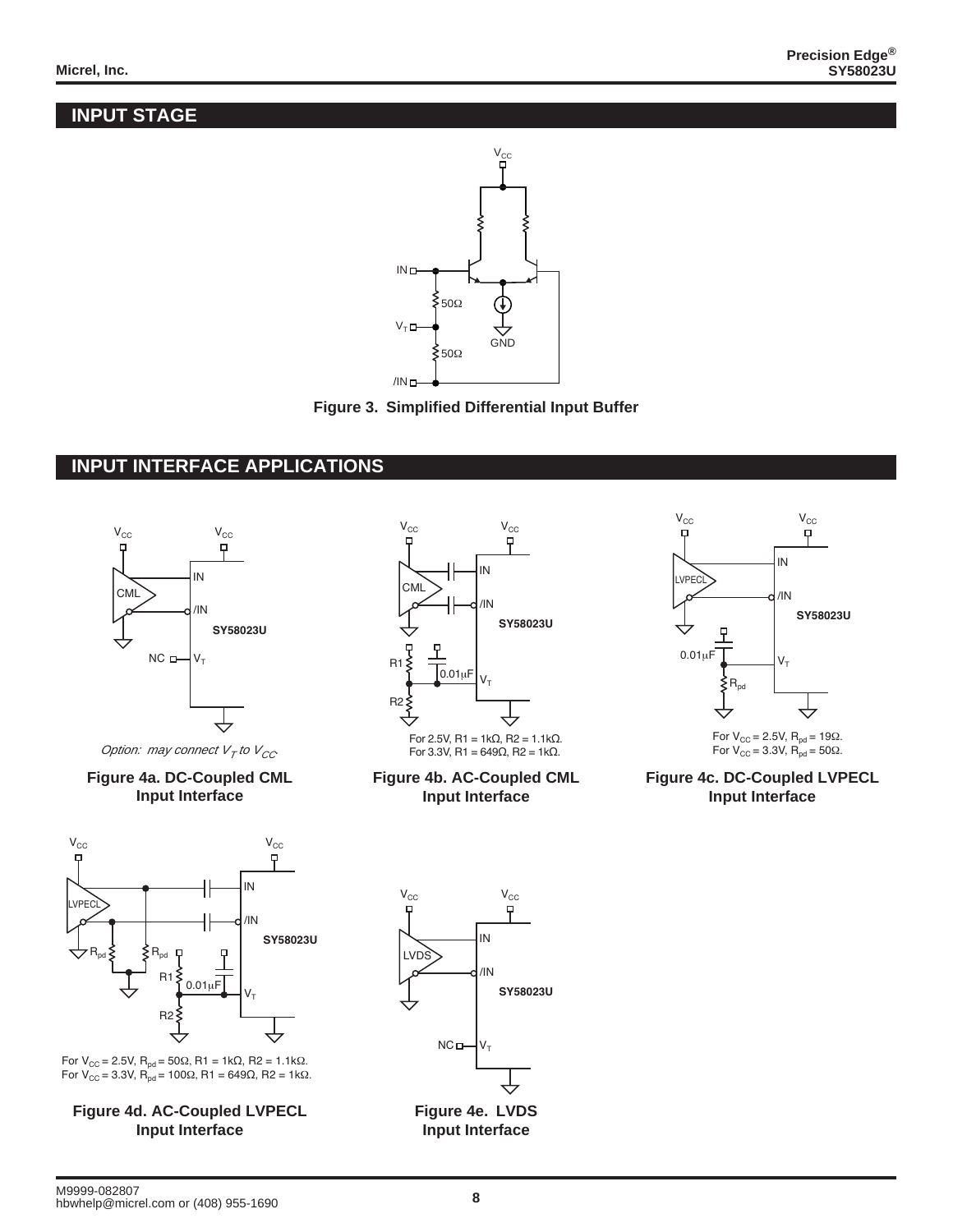# **CML OUTPUT TERMINATION**

Figures 5 and Figure 6 illustrates how to terminate a CML output using both the AC-coupled and DC-coupled

configuration. All outputs of the SY58023U are 50Ω with a 16mA current source.



**Figure 5. CML DC-Coupled Termination**



**Figure 6. CML AC-Coupled Termination**

#### **RELATED PRODUCT AND SUPPORT DOCUMENTATION**

| <b>Part Number</b> | <b>Function</b>                                                                           | Data Sheet Link                                            |
|--------------------|-------------------------------------------------------------------------------------------|------------------------------------------------------------|
| SY58023U           | Ultra-low Jitter 2×2 Crosspoint Switch<br>w/CML Outputs and Internal I/O Termination      | http://www.micrel.com/product-info/products/sy58023u.shtml |
| SY58024U           | Ultra-low Jitter Dual 2x2 Crosspoint Switch<br>w/CML Outputs and Internal I/O Termination | http://www.micrel.com/product-info/products/sy58024u.shtml |
|                    | 16-MLF <sup>®</sup> Manufactering Guidelines<br><b>Exposed Pad Application Note</b>       | www.amkor.com/products/notes_papers/MLF_AppNote.pdf        |
|                    | <b>HBW Solutions</b>                                                                      | http://www.micrel.com/product-info/as/solutions.shtml      |